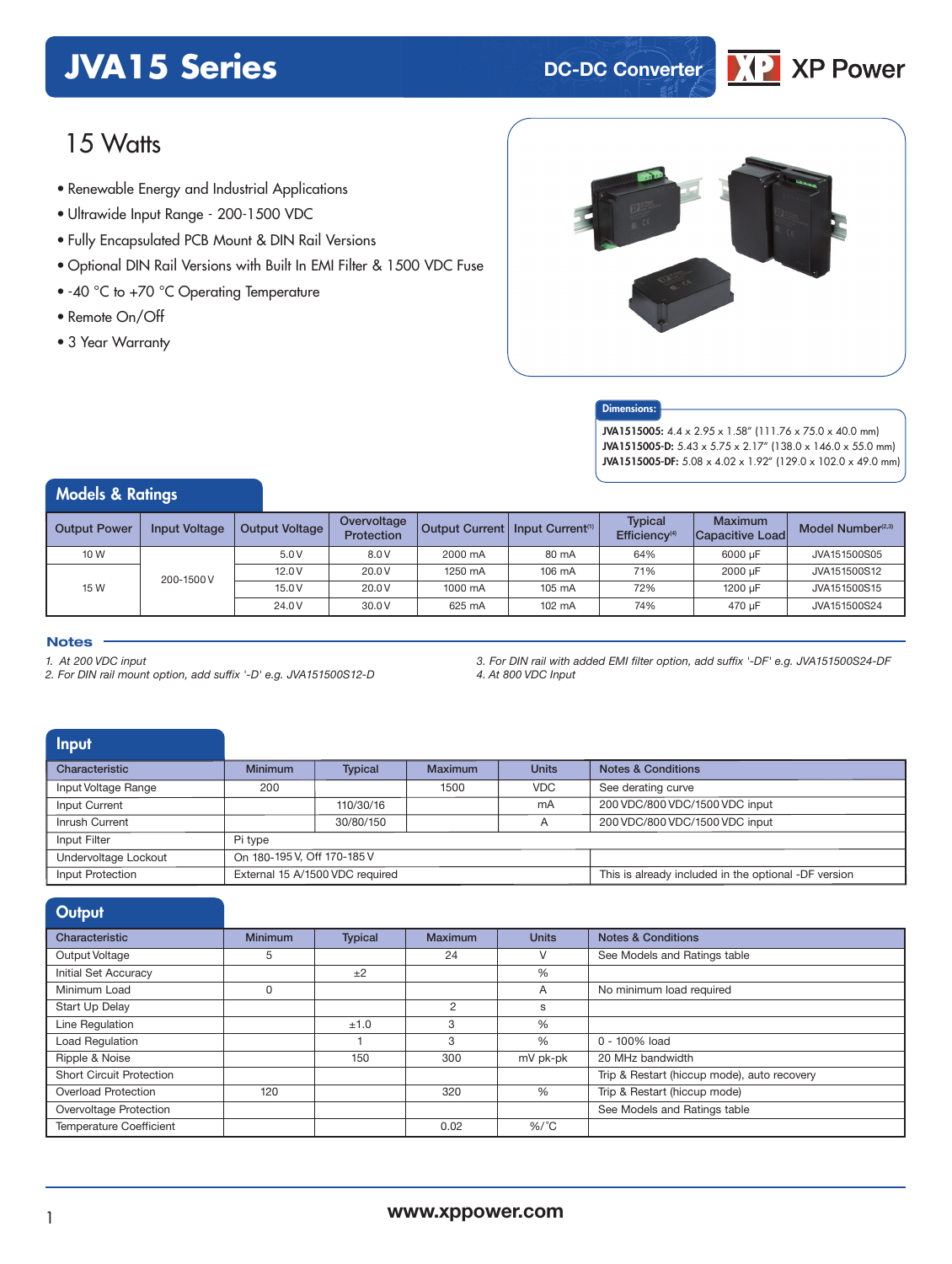# **JVA15 Series**



**General** 

| Characteristic             | <b>Minimum</b> | <b>Typical</b> | Maximum | <b>Units</b> | <b>Notes &amp; Conditions</b>                         |
|----------------------------|----------------|----------------|---------|--------------|-------------------------------------------------------|
| Efficiency                 |                | 72             |         | %            | See Models and Ratings table                          |
| <b>Isolation</b>           | 4000           |                |         | <b>VAC</b>   | For 60 s                                              |
| <b>Switching Frequency</b> |                | 65             |         | kHz          |                                                       |
| <b>Operating Altitude</b>  |                |                | 5000    | m            | Derate from 100% load at 2000 m to 80% load at 5000 m |
| Mean Time Between Failure  | 300            |                |         | <b>kHrs</b>  | MIL-HDBK-217F, +25 °C GB                              |
| Weight                     |                | 0.66(300)      |         | lb(q)        | For PCB mount version                                 |

### **Environmental**

| Characteristic               | <b>Minimum</b> | <b>Typical</b>                                                                                             | <b>Maximum</b> | <b>Units</b> | <b>Notes &amp; Conditions</b>                                                              |  |
|------------------------------|----------------|------------------------------------------------------------------------------------------------------------|----------------|--------------|--------------------------------------------------------------------------------------------|--|
| <b>Operating Temperature</b> | $-40$          |                                                                                                            | $+70$          | ℃            | See derating curve                                                                         |  |
| Storage Temperature          | $-50$          |                                                                                                            | $+85$          | °C           |                                                                                            |  |
| Case Temperature             |                |                                                                                                            | 95             | °C           |                                                                                            |  |
| Humidity                     |                |                                                                                                            | 95             | %RH          | Non-condensing                                                                             |  |
| Cooling                      |                |                                                                                                            |                |              | Natural convection                                                                         |  |
| Shock                        |                | ±3 shocks in each plane, total 18 shocks of 30 g : 11 ms halfsine. Conforms to EN60068-2-27 & EN60068-2-47 |                |              |                                                                                            |  |
| Vibration                    |                |                                                                                                            |                |              | 10-500 Hz at 2 g sweep and endurance at resonance in all 3 planes. Conforms to EN60068-2-6 |  |

### EMC: Emissions

| <b>Phenomenon</b> | Standard | Test Level | <b>Notes &amp; Conditions</b>                 |
|-------------------|----------|------------|-----------------------------------------------|
| Conducted         | EN55032  | Level A    | See application notes. Not required for '-DF' |
| Radiated          | EN55032  | Level A    | versions                                      |

## EMC: Immunity

| <b>Phenomenon</b>      | <b>Standard</b> | <b>Test Level</b>        | <b>Criteria</b> | <b>Notes &amp; Conditions</b> |
|------------------------|-----------------|--------------------------|-----------------|-------------------------------|
| Immunity               | EN55024         |                          |                 |                               |
| <b>ESD Immunity</b>    | EN61000-4-2     | ±6 kV Contact, ±8 kV Air |                 |                               |
| Radiated Immunity      | EN61000-4-3     | 10 V/m                   |                 |                               |
| EFT/Burst              | EN61000-4-4     |                          |                 |                               |
| Surges                 | EN61000-4-5     |                          | P               |                               |
| Conducted Immunity     | EN61000-4-6     | $10$ Vm                  |                 |                               |
| <b>Magnetic Fields</b> | EN61000-4-8     | 30 A/m                   |                 |                               |

| Safety Approvals     |                           |                                     |
|----------------------|---------------------------|-------------------------------------|
| <b>Safety Agency</b> | <b>Safety Standard</b>    | <b>Notes &amp; Conditions</b>       |
| EN                   | EN62109                   | Photovoltaic Power System           |
|                      | UL1741/CSA-C22.2 No.107-1 | <b>Distributed Energy Resources</b> |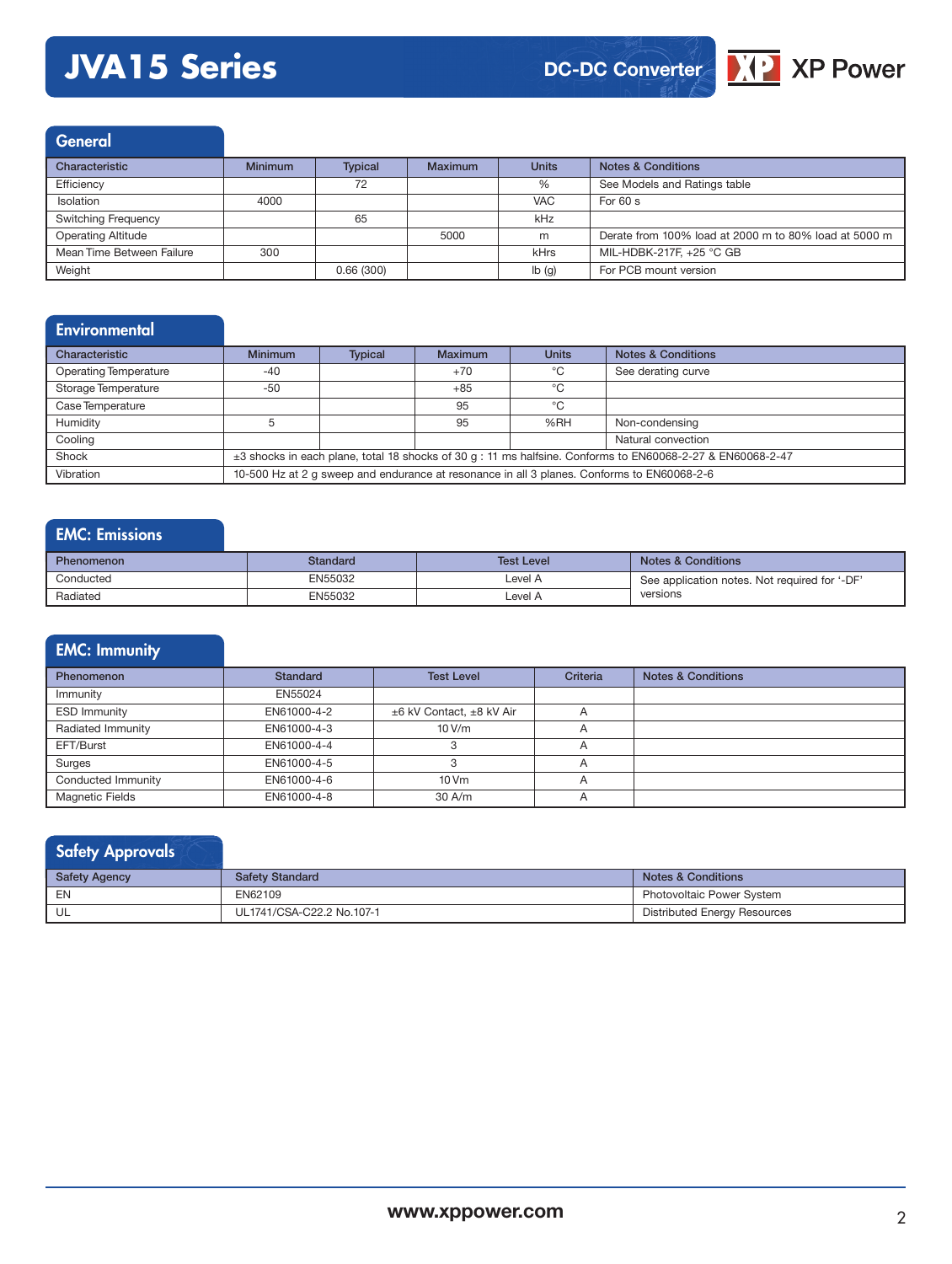# **JVA15 Series**



## **Application Notes**

### **Thermal Derating Curve**



### **Input Derating Curve**



### **EMI Filter for Conducted Emissions**



|                      | $\cdots$ | .                        |          |
|----------------------|----------|--------------------------|----------|
| JVA151500S05         |          | 120                      | SMBJ7.0A |
| JVA151500S12         |          | 120                      | SMBJ20A  |
| JVA151500S15         |          | 120                      | SMBJ20A  |
| JVA151500S24         |          | 68                       | SMBJ30A  |
|                      |          |                          |          |
|                      |          |                          |          |
| <b>Element Model</b> |          | <b>Recommended Value</b> |          |
| C7/C8/C9/C10         |          | 104K/275 VAC             |          |
| C3/C4/C5/C6          |          | 47 µF/450 VDC            |          |
| R1/R2/R3/R4          |          | 1 MQ/2 W                 |          |

L2 7 mH/1 A Fuse 15 A/1500 VDC

 $CM(E)$   $C2$  ( $U$ F) TVS